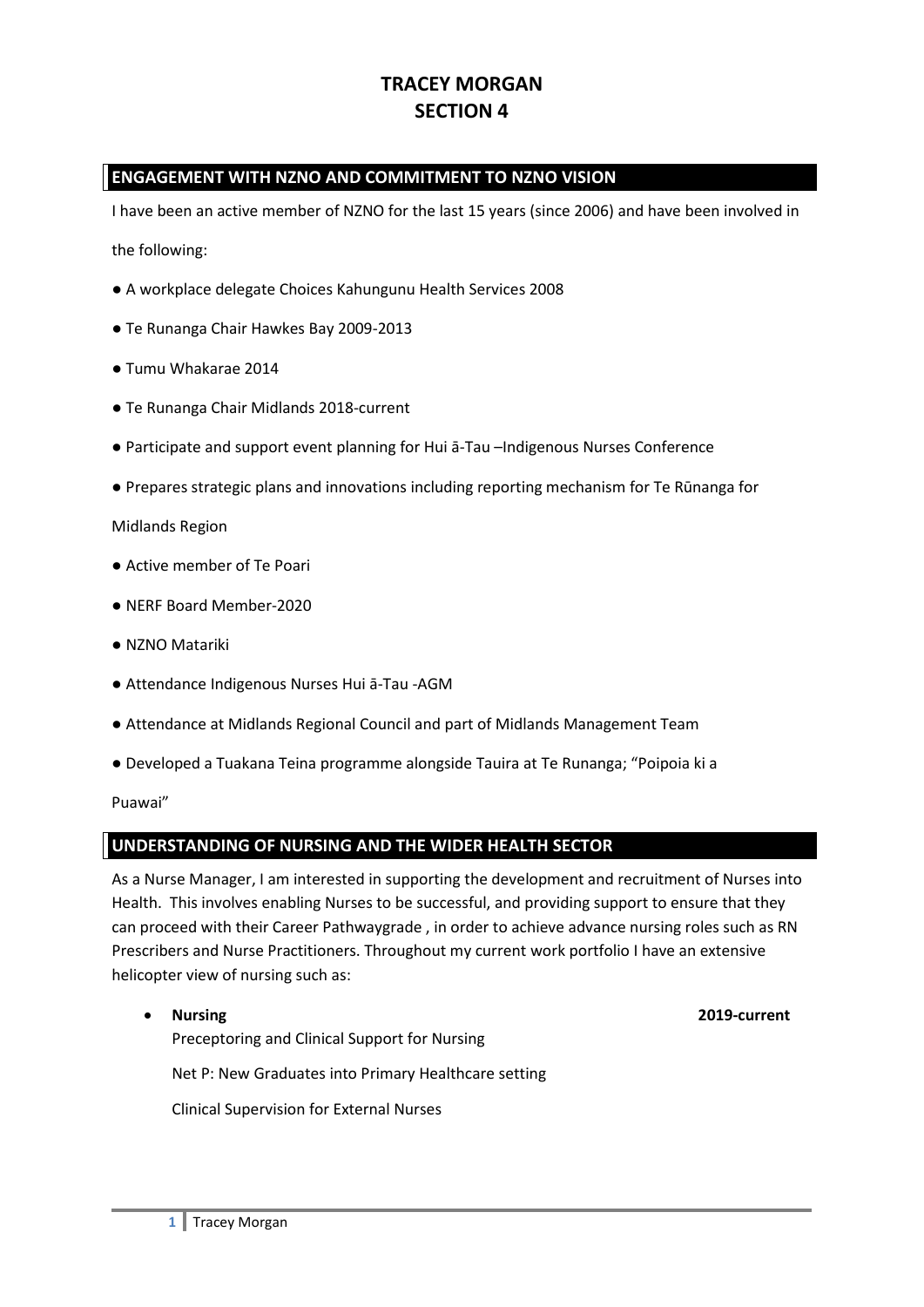Present and facilitate introduction to Māori Primary health care service.

### • **Cultural Competency Training**

Facilitate and assist in the delivery of cultural competency training within the organisation alongside tikanga and cultural facilitators. Create and audit priority services to ensure engagement and uptake of staff onto Treaty of Waitangi and Cultural Competency Programmes. Cultural Competency training with key leadership clinicians

### • **Clinical Supervision and Training**

Leadership, development and support of nursing students Provision of expert clinical and cultural knowledge used to create a supportive nurturing environment for students as emerging clinical leaders.

Support and provision of cultural supervision for Māori Nurses from beginning practitioner through to expert

Nurses to encourage a platform to debrief and discuss their experiences within a Te whare tapa Whā framework

## **BUSINESS AND COMMERCIAL ACUMEN**

I am currently a Practice Nurse Manager for a Medical Centre in Bay of Plenty consisting overseeing a staff of 5 General Practitioners, 2 Registered Nurse and 1 Receptionist

Sole charge of Day to Day running Clincally and Administration of the Medical Centre.

I manage and sign off the Medical Centre Budget

Approving and paying all invoices of both Clinical and Administration within the Medical **Centre** 

Managing and monitoring all Automatic Payments into the Medical Centre

Creditors/Debitors Accounts

Cornerstone Accreditation

Reports to PHO and DHB on KPIs within Medical Centre

Financial and Business Reporting and Management of External Contracting Business

#### **GOVERNANCE**

Member of Hawkes Bay District Health Board Nursing Midwifery Shared Governance Committee 2011 -2013 Member of NZNO since 2006 Member of Maori Womens Welfare League Waipatu Branch 2011-2013 Nga Ringa Manaaki Forum (Hawkes Bay Maori Nurses Forum) 2012 -2013 NZNO Primary Health National Executive Committee 2011-2012 NZNO Te Rau Kokiri Project Team 2010 - Member of Hawkes Bay Maori Party - 2012 Te Runanga Rep for Te Runanga Tauira and NSU - 2012 Te Aute College Board of Trustees 2010-2011 Trustee for Paparamu Marae 2018-current